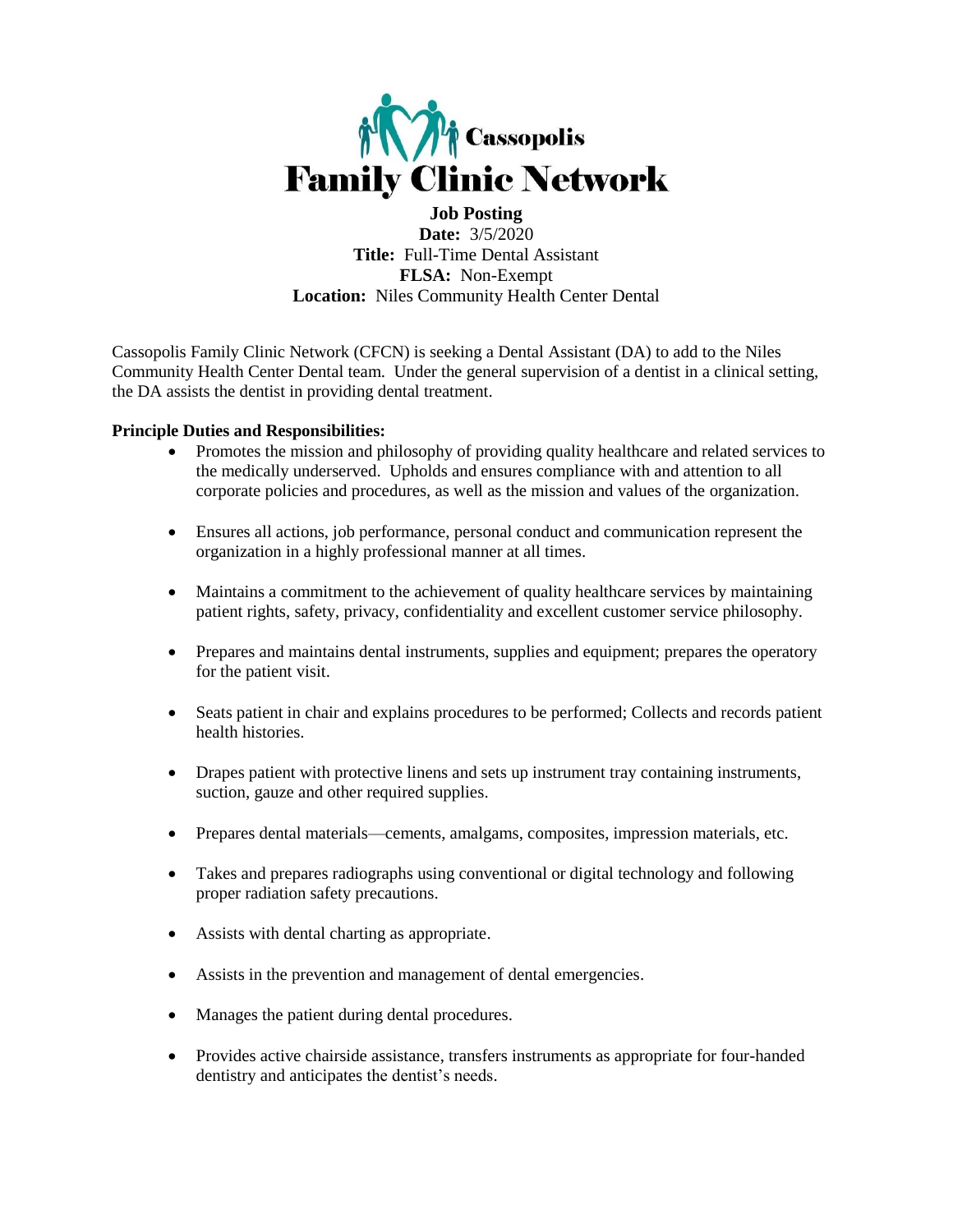- Takes impressions for study casts, athletic mouth guards and custom tray. Performs laboratory procedures neatly and efficiently. Pours models with no bubbles, properly trim models, polish dental prostheses, make vac-u-press forms.
- At the conclusion of the procedure, assists patient, clears work site of instruments and other materials; follows proper infection control protocols and prepares the operatory for the next patient.
- Monitors and documents the flow of laboratory cases; maintains lab facility.
- Performs, monitors and records all sterilization activities.
- Maintains proper aseptic techniques necessary with dental equipment; maintains and properly sterilizes instruments.
- Routinely cleans, disinfects and restocks operatory.
- Scans reception room for patients and helps to manage patient flow.
- Maintain and inventory dental supplies and reorders as necessary; track and verify invoices.
- Clean and sterilize all instruments; help to manage the dental office infection control plan to meet OSHA, CDC and ADA standards.
- Performs miscellaneous duties within the Dental Clinic as assigned.

# **Knowledge, Skill and Abilities Required:**

Education/Experience:

- High School Diploma or GED.
- Graduate of an accredited Dental Assistant program.
- Certification in Dental Assisting.
- 1-3 year of experience.
- Working knowledge of Dentrix and Dexis software programs preferred.
- Successful completion of training and/or certification in dental radiology.
- CPR certification

Skills:

- Ability to set up and prepare dental equipment and instrumentation in accordance with established regulations and guidelines.
- Ability to manage the dental office infection control plan to meet OSHA, CDC and ADA standards
- Maintains and expands current level of dental assistant skill and knowledge by periodically attending continuing education programs.

Interpersonal:

- Is a team player.
- Accepts and offers guidance and supervision as appropriate.